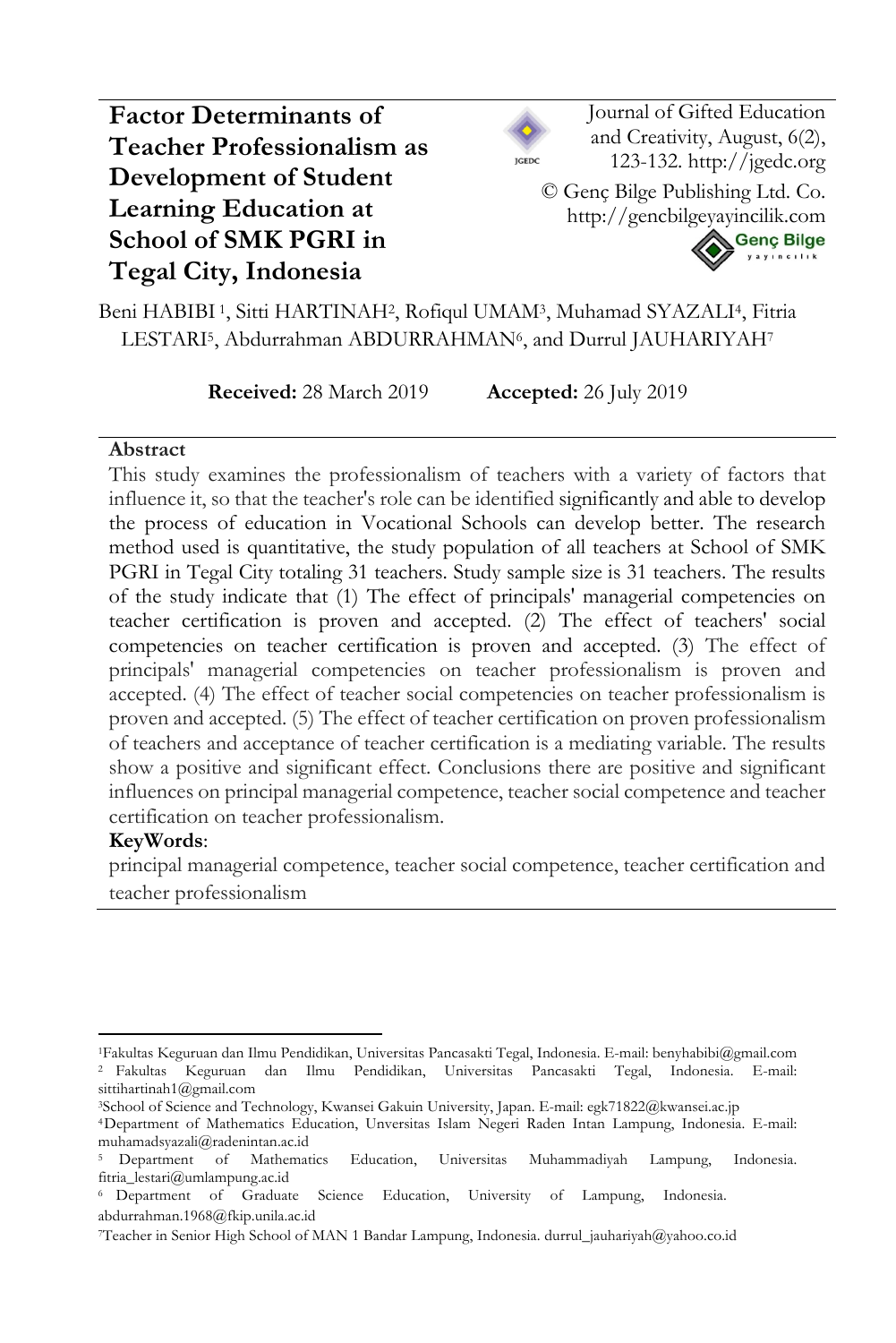### **INTRODUCTION**

Professional teachers are teachers who are able to manage themselves in carrying out daily tasks. Teachers as professional educators have a very strategic role, function and position to realize the implementation of quality education (Republic of Indonesia Government Regulation Number 74 of 2008 concerning teachers). The teacher's professional ability is the role ability in carrying out tasks that are equipped with competencies (basic abilities). In the Regulation of the Minister of National Education Number 16 of 2007 concerning the standard of academic qualifications and teacher competency, it is stated that the teacher competency standards of the Elementary School class are pedagogical competencies, personality competencies, and professional competencies. A teacher must master the fields of science, technology and cultural arts which at least include mastery: (1) Subject matter broadly and deeply in accordance with the standard content of the educational unit, subjects, or subject groups to be taught, (2) Concepts and methods of relevant scientific, technological, or artistic disciplines that are conceptually overshadowing or coherent with the educational unit, subject or subject group to be taught (Agustini, R., & Suyatna, A.2018).

The role of the teacher basically has a large role in the progress of the nation which is one source of knowledge, as said by (Ungin, 2013) states that "the teacher is a human figure that must be taken care of and imitated", in the sense that the teacher is a figure which should be a role model for students (Abdurrahman, A., Saregar, A., & Umam, R. 2018). The Directorate of Basic Education develops five basic abilities that must be possessed by each primary school teacher, namely: (1) mastery of the curriculum, (2) mastery of the material in each lesson, (3) mastery of evaluation methods and techniques, (4) commitment to assignments and (5) discipline in the broadest sense. Professional teachers will always produce quality education processes and results in order to realize intelligent and competent Indonesian people, namely people who are faithful and devoted to God Almighty, noble, healthy, knowledgeable, capable, creative, independent, and become citizens who democratic and responsible (Tee, T. K.,et al (2014). Professional ability possessed by educators is one of the supporting elements in realizing work performance/performance. (Syazali, M. 2015). states that, the notion of professionalism is "a commitment to professional ideas." In line with that, Syahrir et al (2018) also said professional attitude is a part of professionalism.

Social competence becomes support for success in the learning process and every teacher is required to have social competence so that students get the desired results(Yamada R. 2015). But in reality there are still many teachers who have not implemented social competencies which have resulted in low student achievement. Based on previous research, in the ability to socialize teachers are advised to have good communication skills. Because communication is the key for a teacher to give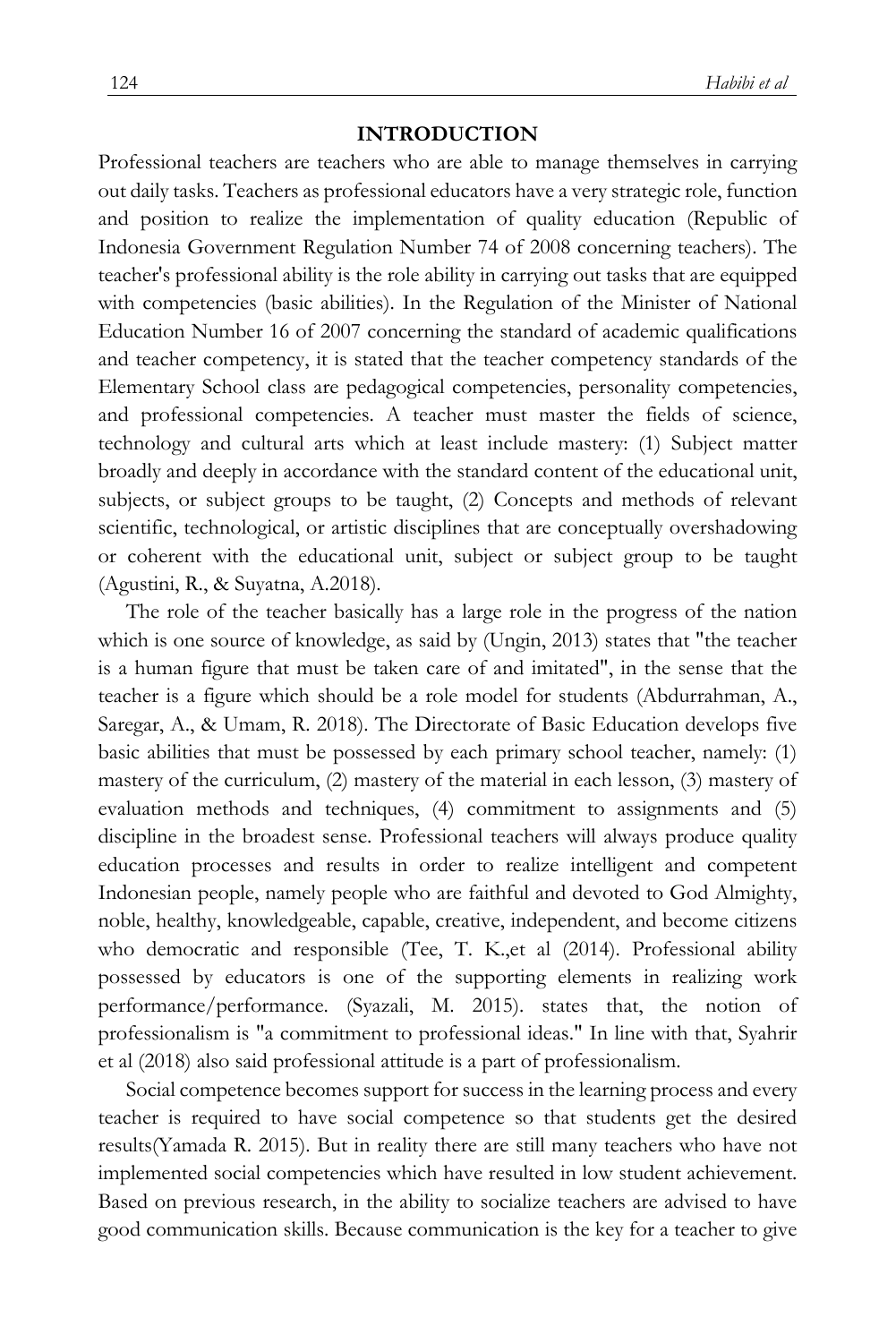understanding to students. Not only that, social relations to principals, administrative staff, and even community members are important in improving teacher quality. Based on the description above, the teacher's social competence is reflected through indicators (1) teacher and student interaction, (2) teacher interaction with the principal, (3) teacher interaction with coworkers, (4) teacher and parent interaction, and (5) teacher and community interaction(Sagala, Umam, Thahir, Saregar, & Wardani, 2019).

Exemplary teachers are teachers who are skilled in education and have extensive knowledge in teaching who are creative teachers. even though they live in remote areas, teachers must have the competence to hone and improve the quality of their students to be able to compete with children from urban areas. Social competency is the ability of teachers to communicate and interact effectively and efficiently with students, peers/professionals, parents/guardians of students, and the community and does not discriminate between ethnicity, race, and language. Competence is a teacher's ability to adjust to the demands of work and the environment when carrying out his duties as a teacher(Agustini, R., & Suyatna, A. 2018).

Improving the quality of teachers through certification programs as an effort to improve the quality of education. The rationale is if teacher competency is good followed by good income, it is expected that the performance is also good. If the teacher's performance is good, the Teaching and Learning Activities (TLA) is also good. Good teaching and learning is expected to produce quality education. Thought is the underlying reason that teachers need to be certified (Muslich, 2007). The certification program is a program of giving certificates to teachers who have fulfilled a number of requirements towards professional teachers. Teachers who have obtained a professional certificate will receive a number of rights, which include professional allowances equal to one time the teacher's basic salary. This certification program is a necessity for the Indonesian people in addition to the consequences of the legal products above, as well as the inherent essence of all the nation's components who want to improve the quality of education in this country. The teacher must have in order to be able to carry out the duties of a teacher well (Tran, V. D., Giang, A., & Giang, A. 2014).

For teachers at School of SMK PGRI in Tegal City who teach class teachers and subject teachers when supervised by the principal or supervisor, they are usually asked first about teaching administration. Because teaching administration is one component of the professionalism of a teacher. The professionalism of a teacher can be seen from arranging/making teaching administration. If teaching administration is made complete, the teacher can say that his professionalism is good, but if the teaching administration is incomplete, the teacher is lacking in professionalism (Untari, E. 2017).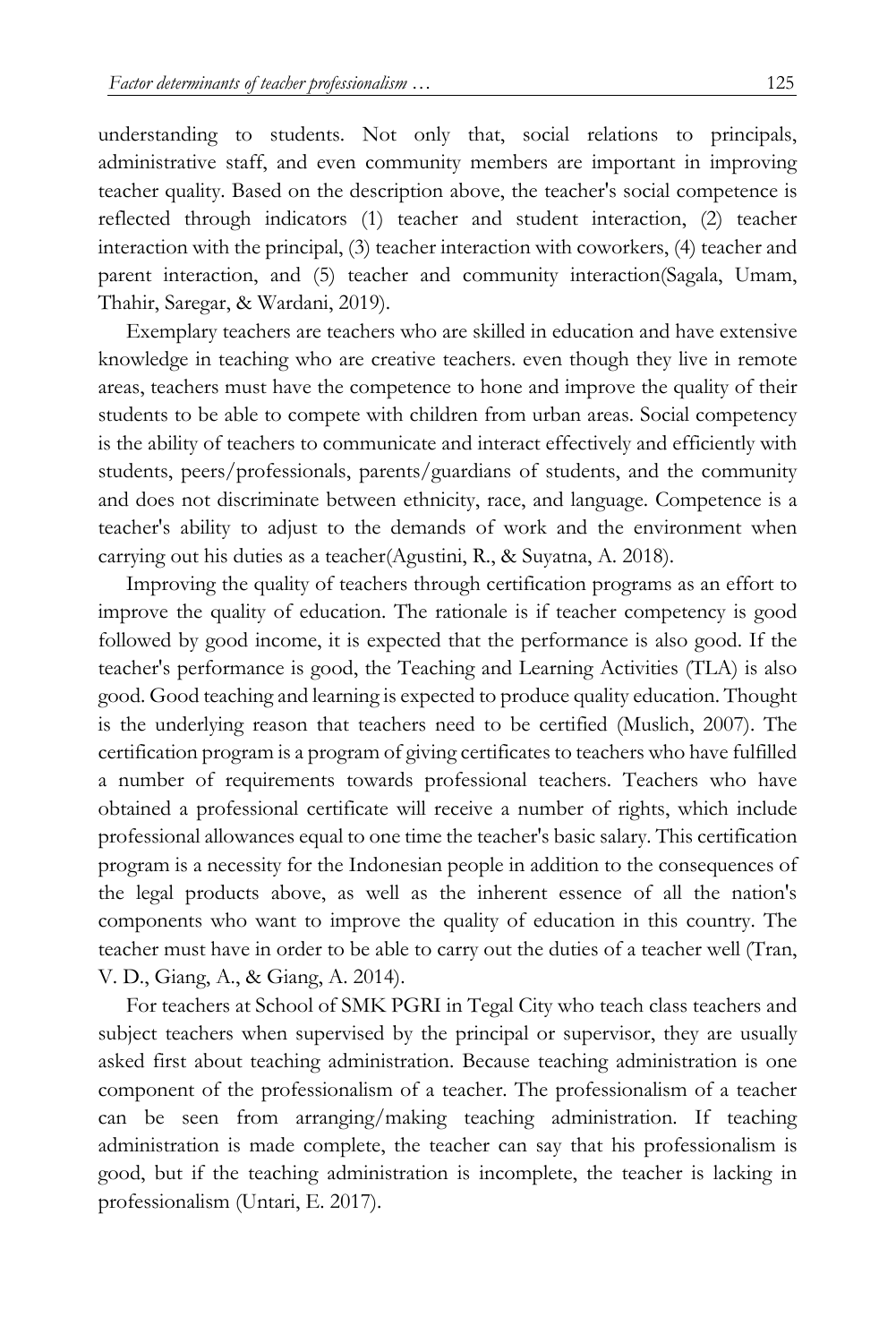From the description above, it can be said that the professionalism of teachers at School of SMK PGRI in Tegal City in terms of learning planning, implementation of learning and administrative learning is still not optimal. The results of preliminary observations that have been made obtained data with the results of supervision and monitoring of the 2018/2019 school year show that class teachers and subject teachers, both those who are civil servants and non-civil servants are still not professional, this can be seen from among other things learning plans routinely every time they will teach, using less effective learning time, not preparing teaching aids, lacking improvement and enrichment and classroom management are still less active and other indicators are not maximized.

#### **METHOD**

This study uses a quantitative approach because the research data is in the form of numbers. While this study uses descriptive because its activities include data collection in order to test hypotheses or answer questions that concern the situation at the time that is running. This study is quantitative, descriptive and associative. The quantitative approach was used because the approach used in the research proposal, process, hypothesis, down to the field, analyzing data and conclusions of the data up to the writing uses measurement, calculation, formula and certainty of numerical data. This research is a descriptive study because it aims to make hostage/painting/ description of the facts and the characteristics of a particular population or area systematically, factually and thoroughly (Ginting, 2008). Whereas it is said to be associative research because this research connects two or more variables (Ginting, 2008).

The population in this study were all School of SMK PGRI teachers in Tegal city with a total teacher of 31 teachers. The technique of finding sample size in this study used sample random sampling. Every member of the population has the same opportunity and has the same opportunity to be chosen as a sample. The sample used in this study is 31 teachers.

There are six variables that will be examined in this study. These six variables can be grouped into two, namely dependent variables and independent variables. The dependent variable is the variable that is affected. The independent variable is the variable that affects. The dependent variable in this study is teacher professionalism that is given the symbol Y. The three independent variables in this study are school organizational culture (X1), principal managerial competence (X2), teacher social competence (X3) and teacher certification.

The research instrument was used to collect data from the field, both data on organizational culture variables, teacher compensation, teacher pedagogical competence, academic supervision and teacher work motivation and teacher performance using questionnaires / questionnaires. Questionnaire as a measuring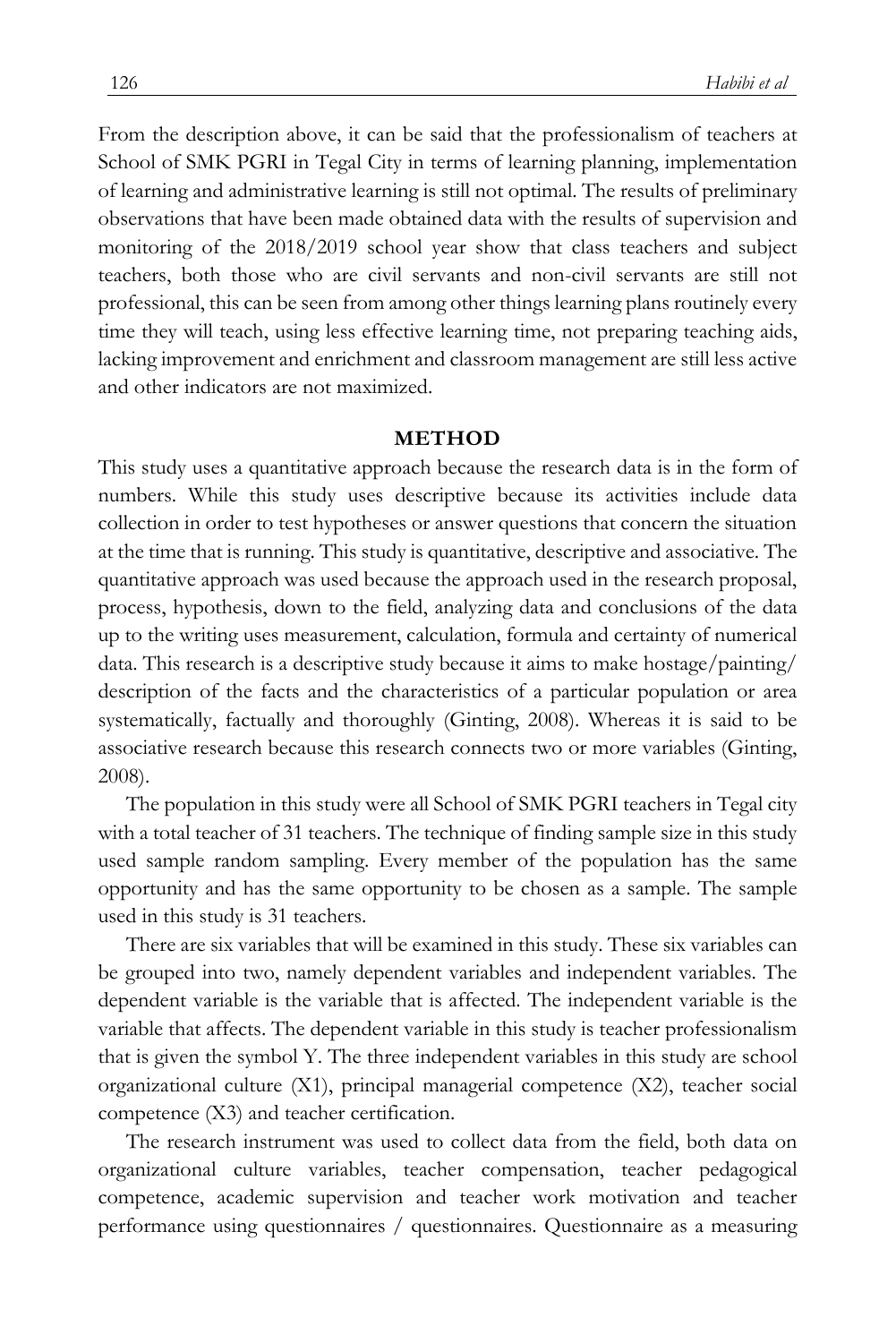device for variables X1, X2, X3 and Y is used to measure the teacher's perception of these variables. The reason for the use of questionnaires is that the questionnaire has the ability to uncover the potential of the respondent and provide uniform instructions for the respondents (Arikunto, 2010).

The data analysis used was descriptive analysis to determine the managerial competence of the principal, the teacher's social competence and teacher certification and teacher professionalism at School of SMK PGRI in Tegal City. The data obtained will then be analyzed statistically with regression techniques using multiple regression techniques, because there is one independent variable and five dependent variables. But before analysis with multiple regression techniques these data must go through the requirements testing phase. This needs to be done as a requirement for multiple regression analysis, as revealed by (Sugiyono, 2016) that, the data to be analyzed using parametric statistics is at least normally distributed and linearity assumptions must be met.

### **RESULTS AND DICUSSION**

The results of the descriptive statistical analysis of research variables are intended to describe all the variables studied before being analyzed by path analysis models, the results of the description of the overall research variables can be seen in Table 1 below.

### **Table 1.**

|                       |    | <b>Descriptive Statistics</b> |       |         |                |
|-----------------------|----|-------------------------------|-------|---------|----------------|
|                       | N  | Min                           | Max   | Mean    | Std. Deviation |
| Teacher               | 31 | 47,00                         | 85,00 | 66,7638 | 6,91216        |
| Professionalism       |    |                               |       |         |                |
| Principal Managerial  | 31 | 56,00                         | 95,00 | 75,9606 | 6,52014        |
| Competence            |    |                               |       |         |                |
| <b>Teacher social</b> | 31 | 38,00                         | 60,00 | 44,1063 | 4,30191        |
| competence            |    |                               |       |         |                |
| Teacher certification | 31 | 25,00                         | 45,00 | 36,9409 | 3,68959        |
| Valid N (listwise)    | 31 |                               |       |         |                |

*Results of Descriptive Statisticals Analysis of Research Variables*

Based on Table 1 it can be explained that the teacher professionalism variable obtained a mean of 66.7638 with a standard deviation of 6.91216, the managerial competency variable of the principal obtained a mean of 75.9606 with a standard deviation of 6.52014, the teacher's social competency variable obtained a mean of 44 1063 with a standard deviation of 4.30191, the teacher certification variable obtained a mean of 36.9409 with a standard deviation of 3.68959.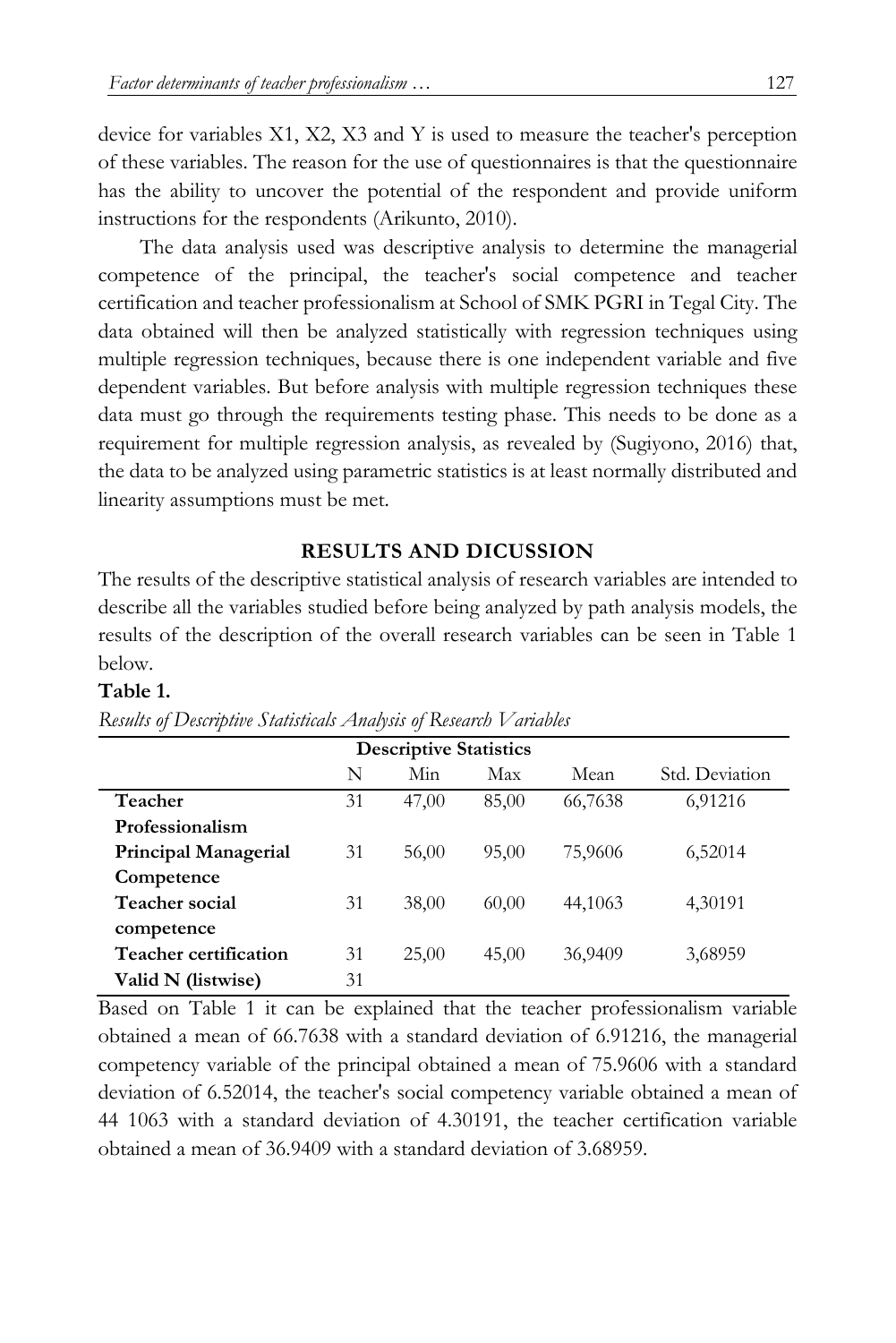### **Effect of Principal Managerial Competence on Teacher Certification at School of SMK PGRI in Tegal City**

In examining the magnitude of the influence of principals' managerial competencies on teacher certification partially used linear regression analysis with the help of SPPS for Windows Release 19 software program. Before determining the magnitude of influence of principal managerial competency variables on teacher certification, it was analyzed first about the closeness of the relationship of two variables that is. Based on computer output regarding regression coefficients, obtained the magnitude of the regression coefficient affects the managerial competence of the principal towards teacher certifications of 0.296 or equal to  $(0.296)$   $(0.296) = 0.0876$  or 8.76% and these coefficients are positive.

### **The Influence of Teacher's Social Competence on Teacher Certification at School of SMK PGRI in Tegal City**

The results of the analysis testing the influence of teacher social competence on teacher certification partially used linear regression analysis with the help of computer software program SPPS for Windows Release 19 with computer output. Before determining the magnitude of the influence of teacher social competency variables on teacher certification motivation, then analyzed the relationship between the two variable. Based on computer output on regression coefficients, obtained the magnitude of the regression coefficient affects the social competence of teachers to teacher certification of 0.801 or equal to  $(0.801) (0.801) = 0.6416$  or 64.16% and this regression coefficient is positive.

### **Effect of Principal Managerial Competence on Teacher Professionalism**

Based on the results of the path analysis test, the direct and indirect effects of principals' managerial competencies on teacher professionalism through teacher motivation can be seen as follows.

| Direct influence   | $= (0,442) (0,442)$  | $= 0,1954$ or 19,54% |  |
|--------------------|----------------------|----------------------|--|
| Indirect influence | $= (0,296) (0,650)$  | $= 0,1924$ or 19,52% |  |
| Total influence    | $= 0.3878$ or 38,76% |                      |  |

The effect of principals' total managerial competency on teacher professionalism through teacher certification showed results of 38.76% at SMK PGRI in Tegal City. The effect is positive and significant. In the data above, the role of the principal is quite influential on the professionalism of the teacher. This is in line with Nurhalimah's research (2018: 1) which was concluded that principals as managers carry out their duties well towards increasing teacher professionalism in terms of how principals conduct their strategies to improve teacher professionalism. The results of the above mentioned study are strengthened in Wahyono's research (2015: 1) which states that managerial competencies that must be mastered by principals to become quality schools are school program planning, management of teacher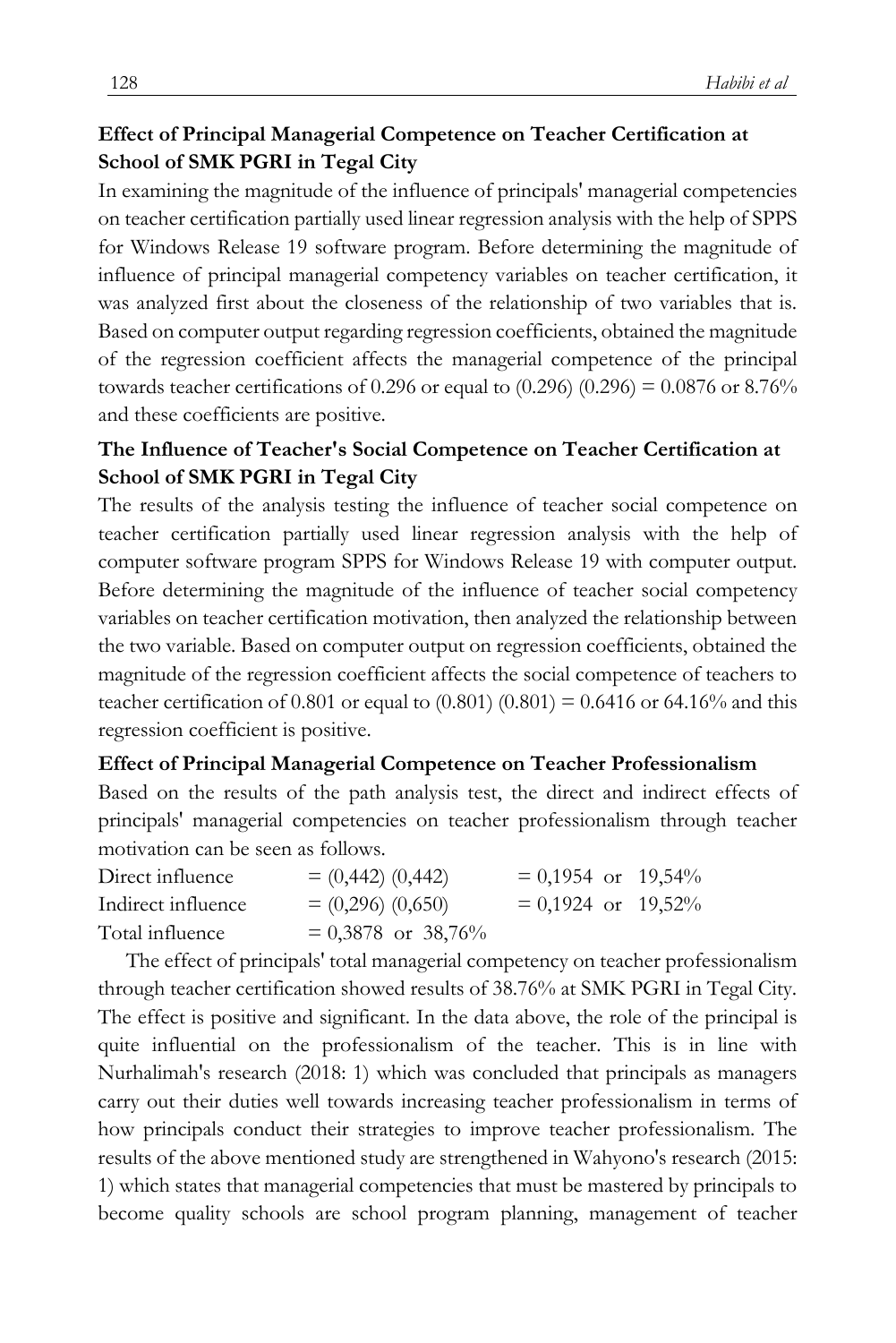resources, management of facilities and infrastructure, and curriculum management. Therefore, the role of principals as managers in managing schools is a key factor in the success of schools including increasing teacher professionalism. As explained by Suhardi (2018: 32) In its function as a driver of the teacher, the principal must be able to move the teacher to constantly develop their abilities and improve their performance, because the teacher is the spearhead to create quality human beings. The teacher will work optimally if supported by several factors including the leadership of the principal.

### **Effect of Teacher's Social Competence on Teacher Professionalism**

Based on the results of the path analysis test it can be seen the direct and indirect effects of academic supervision on teacher professionalism through teacher certification as follows.

| Direct influence   | $= (0,484) (0,484)$  | $= 0,2343$ or 23,43% |  |
|--------------------|----------------------|----------------------|--|
| Indirect influence | $= (0,801) (0,650)$  | $= 0.5207$ or 52,07% |  |
| Total influence    | $= 0.7550$ or 75,50% |                      |  |

The effect of total academic supervision on teacher professionalism through teacher certification shows results of 75.50% at School of SMK PGRI in Tegal City. The effect is positive and significant.

### **Effects of Teacher Certification on Teacher Professionalism**

The results of the analysis show that the effect of teacher certification on teacher professionalism is  $(0.650)$   $(0.650) = 0.4225$  or equal to 42.25%, at SMK PGRI in Tegal City. The effect is positive and significant by obtaining t count of 12.401 which is greater than table t = 1.645 or the result of Sig  $0,000 \le$  from alpha ( $\alpha$  = 0.05).

From the results above, the teachers at School of SMK PGRI in Tegal City are advised to improve teacher social competencies and improve teacher professionalism through teacher certification so that teacher professionalism is very likely to be owned by the teacher concerned. This is in line with the research (Kartowarigan, 2011), which is based on the assessment of principals, personality and social competencies of teachers who have passed certification and have received excellent professional goals. So that the influence of socialization and certification skills possessed by a teacher can influence the level of teacher professionalism. The current teacher problem is the lack of professionalism at all levels of both elementary, middle and high school. In addition, a low level of income and little appreciation received by the teacher results in a decrease in the performance and level of professionalism of the teacher. This statement is reinforced by research conducted by Saregar, A., Latifah, S., & Sari, M. (2016) who stated that reward and punishment for teachers has not been the focus of important attention by the Education Office, so that it impacts on the motivation and performance of teachers as professional educators and instructors. As stated by Lubis (2017) that school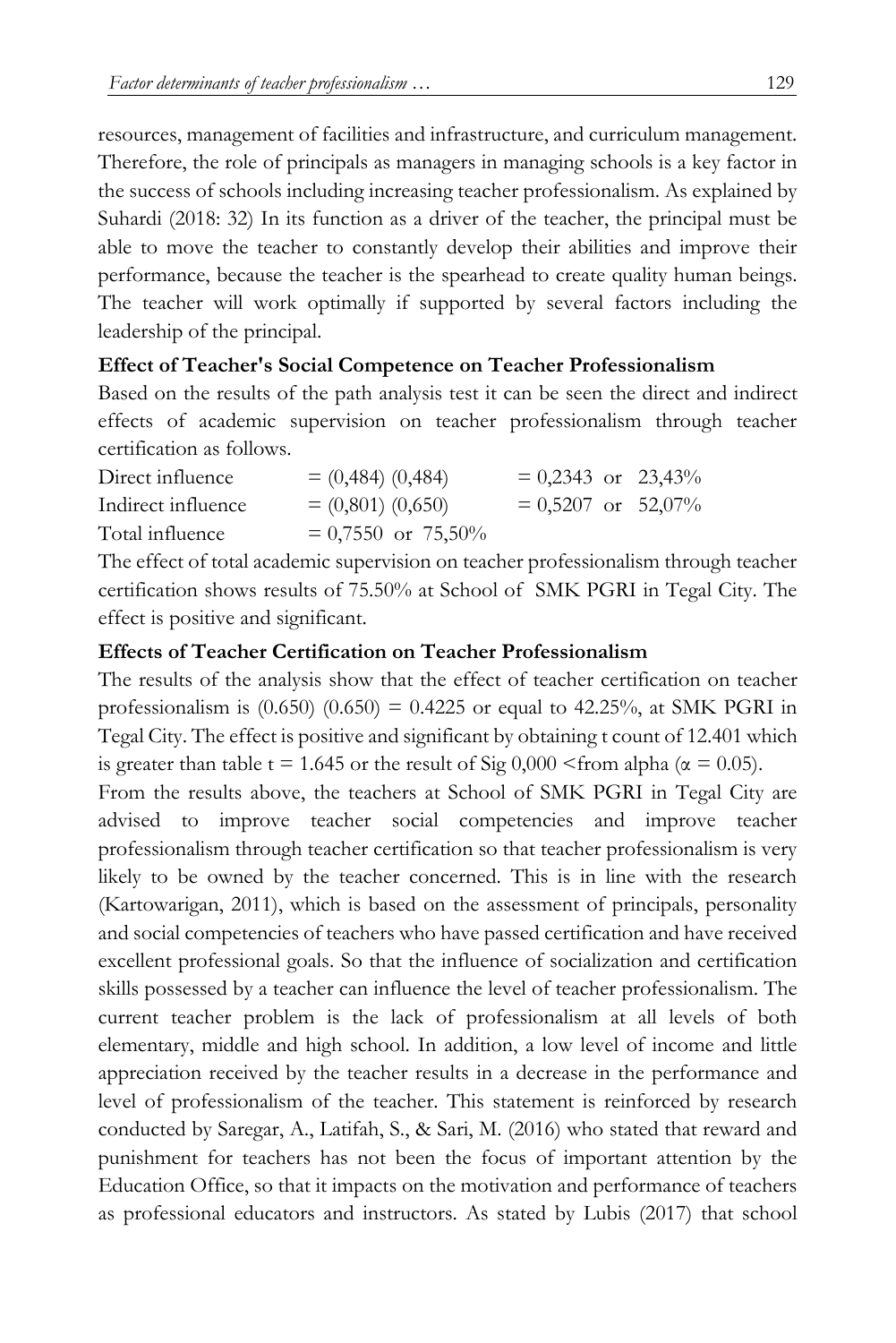teachers are expected to improve students' emotional intelligence. In addition, teachers are not only assigned to transfer or channel knowledge and skills to students, but also must be able to become leaders, educators, and mentors for all students.

#### **CONCLUSION**

Referring to the report of the research results related to the influence of the principal managerial competencies, the teacher's social competence and teacher certification on the professionalism of teachers at the SMK PGRI in Tegal City. Then conclusions can be taken as follows:

- 1. Based on the analysis of the principal managerial competency variables consisting of the School Plan, Organization, Leading and Managing/Hub influencing teacher certification at School of SMK PGRI Tegal City. The effect is positive and significant based on enhancement the value of total influence (38,76%) on effect of principal managerial competence on teacher professionalism.
- 2. Based on the analysis of teacher social competency variables consisting of Interaction with students, Interaction with Principals, Interaction with colleagues, Interaction with parents of students and Interaction with the community influences teacher certification in SMK PGRI Tegal City. The effect is positive and significant.
- 3. Based on the analysis of the principal managerial competency variables consisting of School Plans, Organizations, Leading and Managing/Hub influences the professionalism of teachers in SMK PGRI Tegal City. The effect is positive and significant.
- 4. Based on the analysis of teacher social competency variables consisting of Interaction with students, Interaction with Principals, Interaction with colleagues, Interaction with parents of students and interaction with the community influences the professionalism of teachers in SMK PGRI Tegal City. The effect is positive and significant.
- 5. Based on the analysis of teacher certification variables consisting of academic qualifications, education and training, the experience of teaching and planning and implementation of learning influences the professionalism of teachers in SMK PGRI Tegal City. The effect is positive and significant.

#### **ACKNOWLEDGEMENTS**

Thank you to all the teachers at School of SMK PGRI in Tegal City who gave the opportunity to the author in conducting this research. Acknowledgments are also conveyed to the LPPM Pancasakti Tegal University who helped in reviewing the research we made for the development of teacher professionalism, hopefully this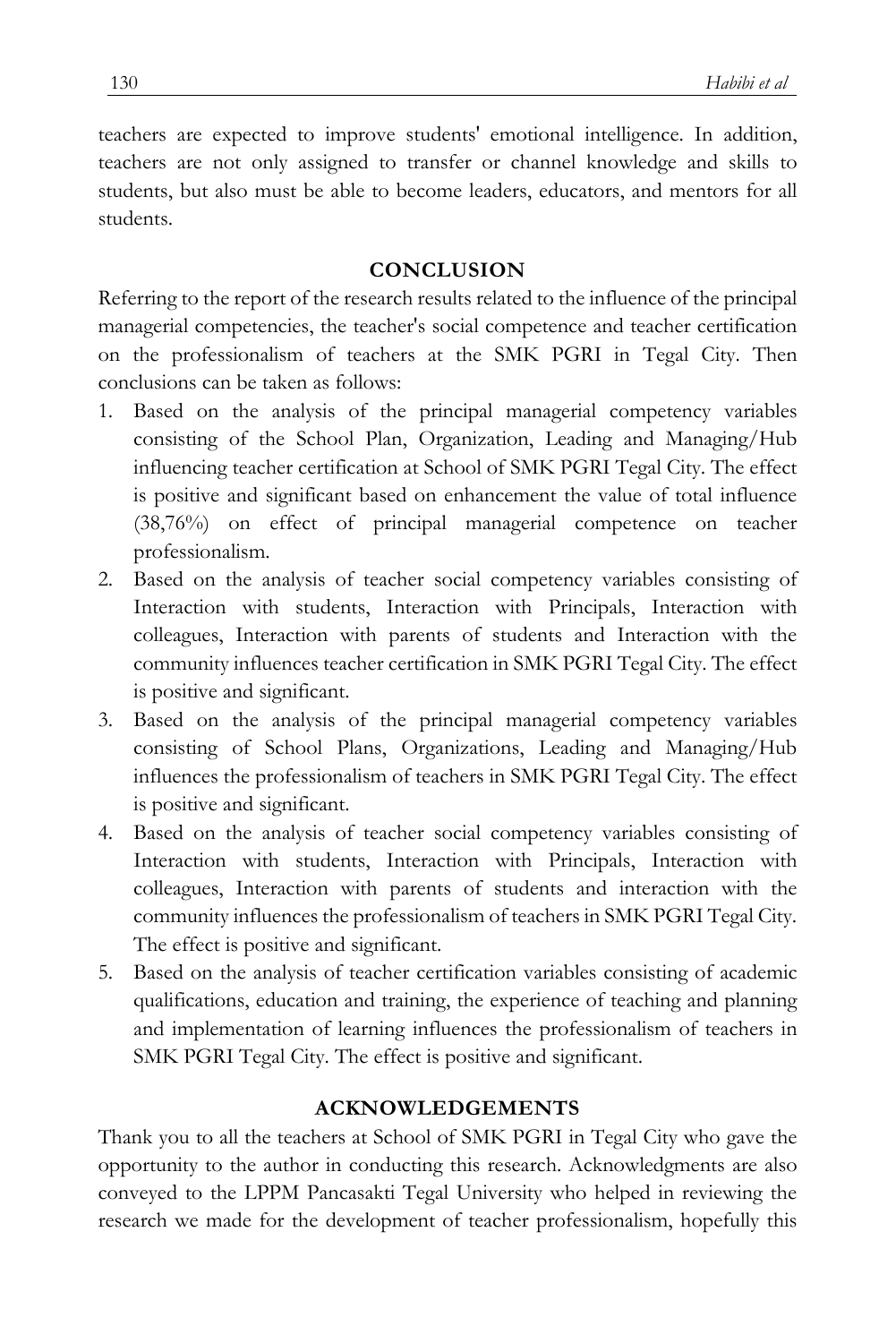research will continue to more in-depth studies of the teaching profession and management of education in Indonesia.

#### **REFERENCES**

- Abdurrahman, A., Saregar, A., & Umam, R. (2018). The Effect of Feedback as Soft Scaffolding on Ongoing Assessment Toward The Quantum Physics Concept Mastery of The Prospective Physics Teachers. *Jurnal Pendidikan IPA Indonesia*, 7(1), 41–47. https://doi.org/10.15294/jpii.v6i2.7239
- Agustini, R., & Suyatna, A. (2018). Developing Inquiry-Based Practice Equipment of Heat Conductivity to Foster The Students' Critical Thinking Ability. *Jurnal Ilmiah Pendidikan Fisika Al-Biruni*, 7(1), 49. https://doi.org/10.24042/jipfalbiruni.v7i1.1848
- Agustini, R., & Suyatna, A. (2018). Developing Inquiry-Based Practice Equipment of Heat Conductivity to Foster The Students' Critical Thinking Ability. *Jurnal Ilmiah Pendidikan Fisika Al-Biruni*, 7(1), 49. https://doi.org/10.24042/jipfalbiruni.v7i1.1848
- Departemen Pendidikan Nasional RI. (2007). *Peraturan Menteri Pendidikan Nasional RI Nomor 16 tahun 2007 tentang Standar Kualifikasi Akademik dan Kompetensi Guru.*
- Ginting, Paham dan Syafrizal Helmi Situmorang (2008). *Filsafat Ilmu dan Metode Riset*. Medan: Usu Press.
- Kartowagiran, Badrun. (2011). "Kinerja Guru Profesional (Guru Pasca Sertifikasi)", dalam *Cakrawala Pendidikan, Jurnal Ilmiah Pendidikan*, XXX, No. 3, hal 463-473, November 2011.
- Lubis, Delima. (2017)."Pengaruh Profesionalisme Guru Terhadap Kecerdasan Emosional Peserta Didik Di SMA Negeri 6 Padang sidimpuan Tahun Ajaran 2014-2015", *Nusantara ( Jurnal Ilmu Pengetahuan Sosial )*, Volume 1, hal 87-90 Januari 2017ISSN 2541-657X.
- Matodang, Nurhalimah. (2018). "Kompetensi Manajerial Kepala Sekolah Dalam Meningkatkan Profesionalisme Guru di SMP Negeri 27 Medan", Thesis, Universitas Islam Negeri Sumatera Utara.
- Muslich, Mansur. (2007). *KTSP. Pembelajaran Berbasis Kompetensi dan Kontekstual. Panduan Bagi Guru. Kepala Sekolah dan Pengawas Sekolah*. Jakarta : Bumi Aksara.
- Sagala, R., Umam, R., Thahir, A., Saregar, A., & Wardani, I. (2019). The Effectiveness of STEM-Based on GenderDifferences: The Impact of PhysicsConcept Understanding. *European Journal of Educational Research*, 8(3), 753–763. https://doi.org/http://doi.org/10.12973/eu-jer.8.3.753
- Saregar, A., Latifah, S., & Sari, M. (2016). Efektivitas Model Pembelajaran CUPs: Dampak terhadap Kemampuan Berpikir Tingkat Tinggi Peserta Didik Madrasah Aliyah Mathla'ul Anwar Gisting Lampung. *Jurnal Ilmiah Pendidikan Fisika Al-Biruni*, 05(2), 233–243. https://doi.org/10.24042/jpifalbiruni.v5i2.123
- Sugiyono, (2016). *Metode Penelitian Pendidikan: Pendekatan Kuantitatif, Kualitatif, dan R&D.* Bandung: Alfabeta.
- Suhardi. (2018). "Pengaruh Kompetensi Manajerial Kepala Sekolah, Kompensasi Dan Kepuasan Kerja Terhadap Kinerja Guru Pada SMK Swasta Di Kota Batam", *Jurnal Coopetition*, Vol 9, Nomor 1, Mei 2018, hal 31–42.